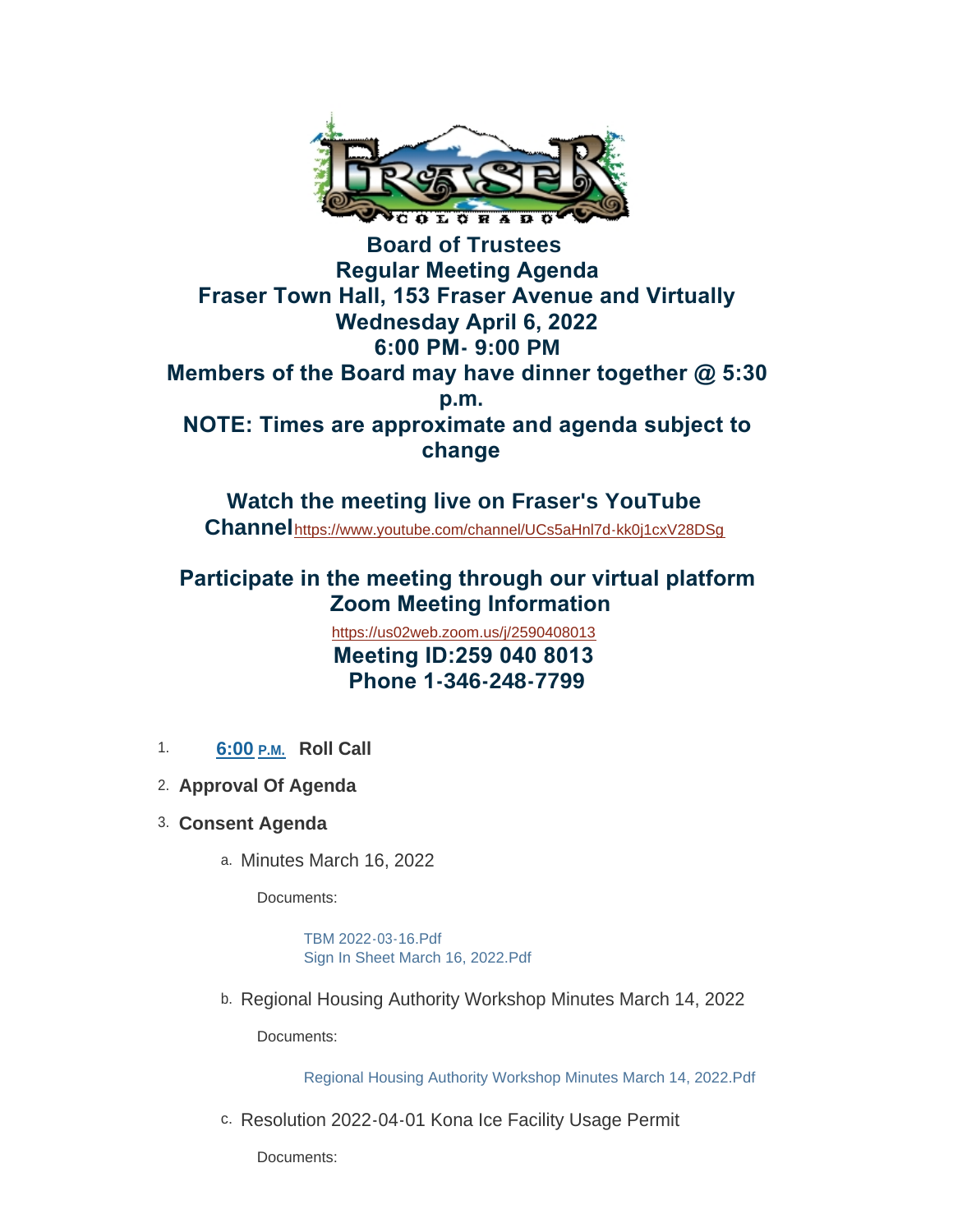[Resolution 2022-04-01 Kona Ice Facility Usage Permit And](https://www.frasercolorado.com/AgendaCenter/ViewFile/Item/4022?fileID=3532)  Indemnification Agreement.pdf [2022 Kona Ice Of Peaks And Valleys.pdf](https://www.frasercolorado.com/AgendaCenter/ViewFile/Item/4022?fileID=3530) [Kona Ice.pdf](https://www.frasercolorado.com/AgendaCenter/ViewFile/Item/4022?fileID=3531)

d. Middle Park Health Letter Of Support

Documents:

[MPH Fraser - Letter Of Support.pdf](https://www.frasercolorado.com/AgendaCenter/ViewFile/Item/4033?fileID=3545)

### **Welcome Rob Clemens, Finance Director** 4.

#### **Public Hearing And Possible Action** 5.

Waldron Minor Subdivision And Conditional Use Permit a.

Continued from February 16, 2022, Application withdrawn

Documents:

[Waldron Application Withdraw.pdf](https://www.frasercolorado.com/AgendaCenter/ViewFile/Item/4026?fileID=3544)

#### **Discussion And Possible Action Regarding** 6.

- a. Grand County Library District 2021 Year End Polly Gallagher
- b. Resolution 2022-04-02 Sanitary Sewer Maintenance And Repair -Adam

Documents:

[Resolution 2022-04-02 Sanitary Sewer Maintenance And Repair.pdf](https://www.frasercolorado.com/AgendaCenter/ViewFile/Item/4030?fileID=3542) [Sanitary Sewer Jet Tvideo And Repairs - Board Memo.pdf](https://www.frasercolorado.com/AgendaCenter/ViewFile/Item/4030?fileID=3540) [Simon Pipeline Services 2022 Price Sheet Town Of Fraser.pdf](https://www.frasercolorado.com/AgendaCenter/ViewFile/Item/4030?fileID=3541)

c. Resolution 2022-04-03 Fraser Well Cleaning And Maintenance -Adam

Documents:

[Resolution 2022-04-03 Fraser Well Cleaning And Maintenance.pdf](https://www.frasercolorado.com/AgendaCenter/ViewFile/Item/4029?fileID=3537) [Well Cleaning And Maintenance Project - Board Memo.pdf](https://www.frasercolorado.com/AgendaCenter/ViewFile/Item/4029?fileID=3538) [Fraser Well 1 And Well 3B Equipping Proposal.pdf](https://www.frasercolorado.com/AgendaCenter/ViewFile/Item/4029?fileID=3539)

#### 7. Open Forum

a) Business not on the agenda (If you would like to request time on the agenda please contact the Town Clerk)

#### **Updates** 8.

Colorado Parks And Wildlife Grant Update - Catherine a.